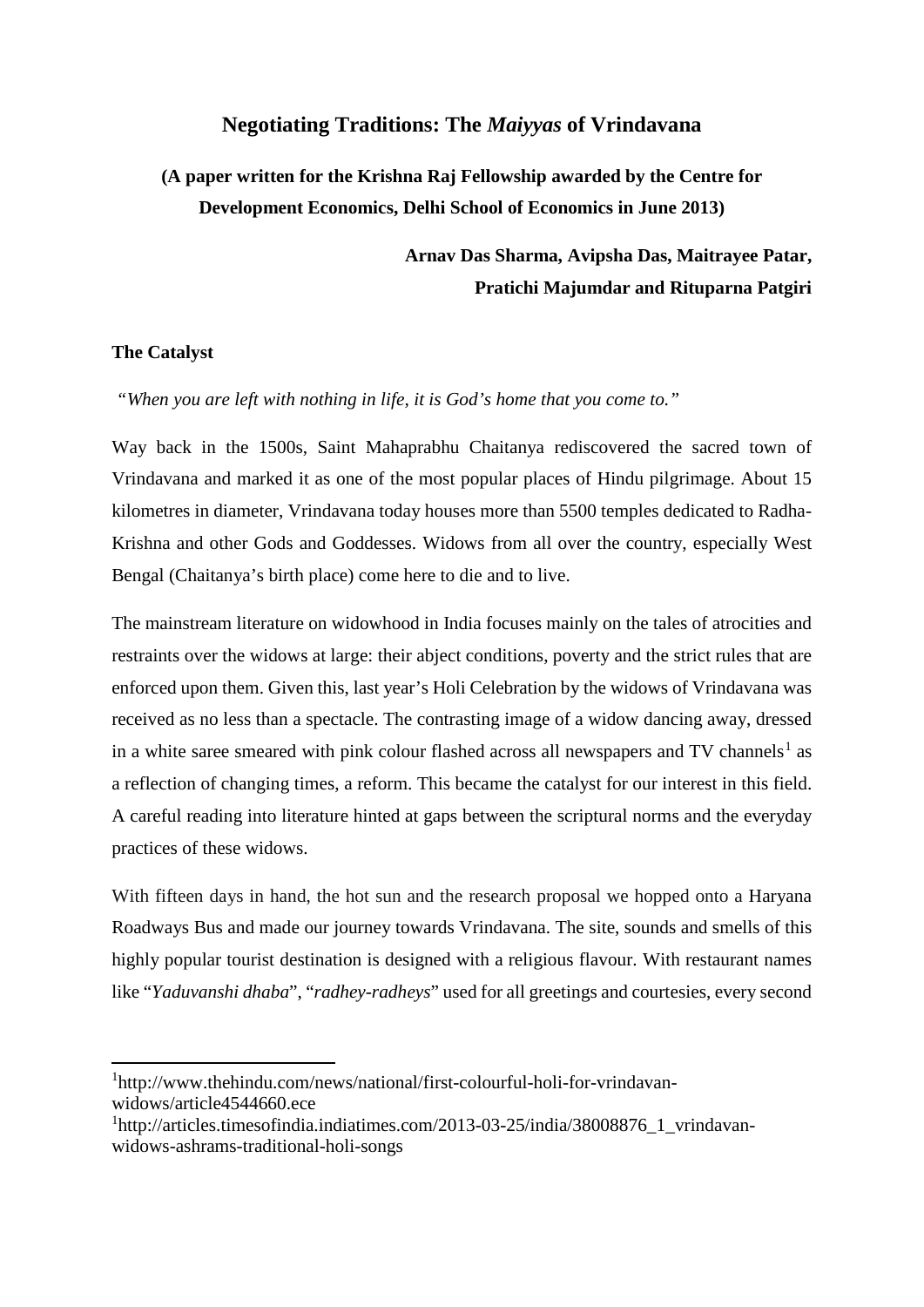building being a temple, warnings about monkey menace and widows in white dotting the streets, we made our way through the lanes of the town.

#### **Widowhood in Vrindavana: Everyday Negotiations**

In the Hindu religion, widowhood is seen as a social stigma, a curse. According to the *Manusmriti*, a widow is supposed to lead an ascetic lifestyle, where even her physical appearance is disfigured. The image of a "typical Hindu widow" presents the absence of colour, head shaved, ornaments removed and dressed in colourless white garments - remaining celibate, devout and loyal to her husband's memory (Chen, 1994). Renouncing all worldly pleasures, colours, festivities and laughter, a widow is seen as a pollutant to society and is to be cut off from it. Orthodox Hindus believe that onions, garlic, pickles, potatoes and fish fuel sexual passions by stimulating the blood. Widowhood has thus been traditionally seen as a sort of liminal condition between social life and impending death (Chen 2000). Moving to Vrindavana was seen as such a step where by the widows sever all contacts with the material world, including their friends and family.

While traditionally, *Vrindavana Yatra* was seen as a complete break from social life and its ways, our interactions with the widows spoke a slightly different tale. With clever strategizing around the cultural norms, modernizing of beliefs and practices, and availability or nonavailability of state support, they try to create a life of their own, instead of simply waiting to die. "*Vrindavana mein har maiyya ko do kism ke bhajan aate hain - ek Raam ke naam ka, ek doosron ke naam ka"* ("The *maiyyas* in Vrindavana know two kinds of *bhajans"*) says Vimla[2](#page-1-0) *mai*. On asking she elaborates that the *Hare-Rama bhajan* is the religious structure that they have to abide to and the other one is where they have to be tactful and strategic with authorities and each other to make lives slightly more comfortable.

This became clarified to us when we found out what we had been thinking of as an exception, a one off incident, was not really new. Almost as soon as we landed in Vrindavana, we found out that while this year Holi had been celebrated on a large scale, they had indeed been playing Holi for several years. Most of these women like to wear colourful clothes. If one can find most of them in white sarees, it is because these are the sarees they get in alms. Prema a widow, who

**.** 

<span id="page-1-0"></span><sup>&</sup>lt;sup>2</sup> Names of all respondents have been changed to protect their anonymity and privacy.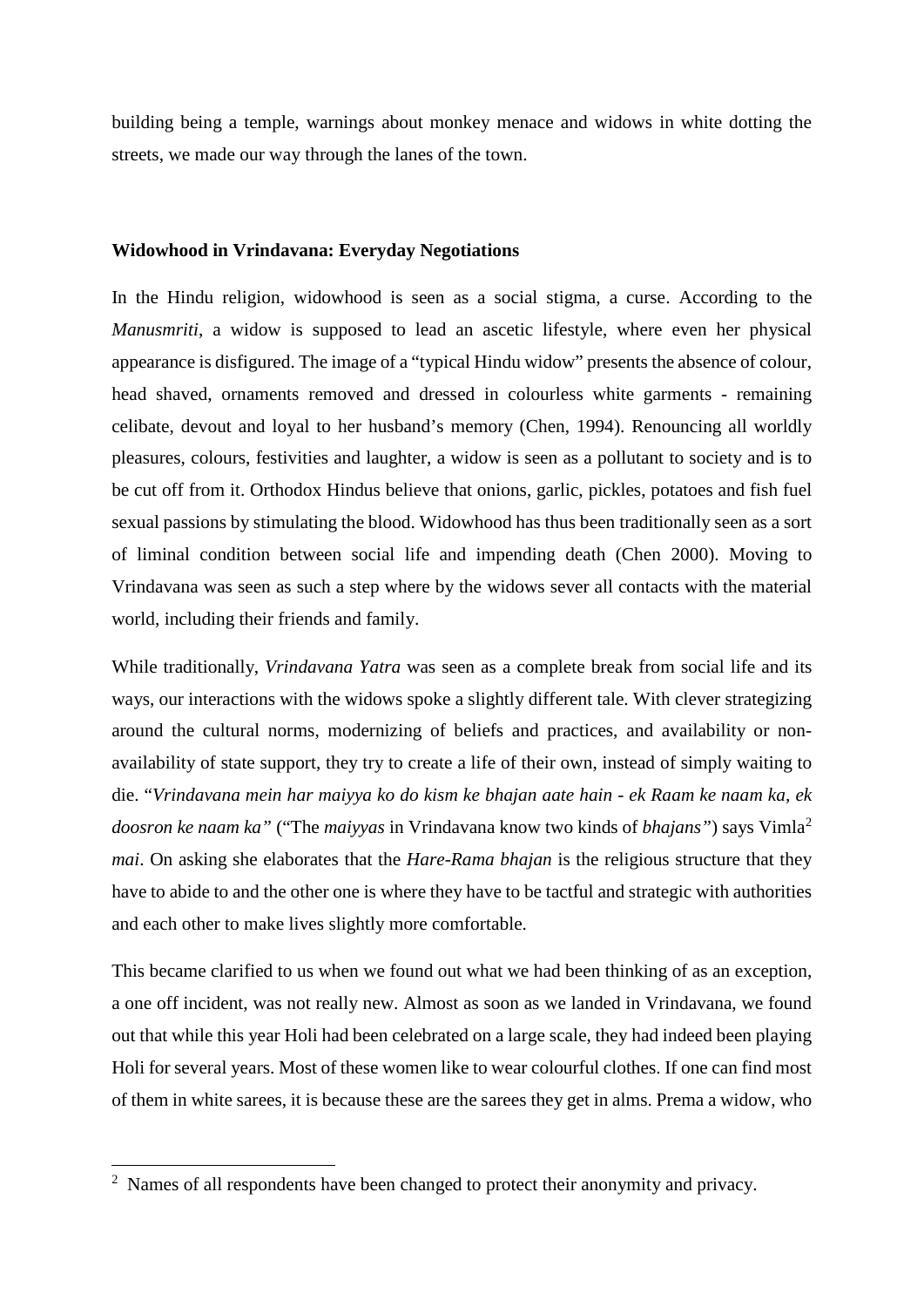hardly remembers her age, would not mind buying a bright yellow sari with beautiful big flowers printed on it, if she had the money to do so. This paper attempts to look at such ways in which the norms and rules prescribed in the traditions are negotiated. In our fieldwork, we attempted to look at instances in the lived experiences of the *maiyyas* - the negotiations that they make in order to cope with the stringent rules traditionally imposed on them.

The attempt of this paper is to nowhere deny the abject conditions in which the widows of Vrindavana live in. Indeed it is impossible to remain unperturbed by the destitute conditions that they are in. Most of these widows live either in rented accommodations or temples and some even on the streets. They sing *bhajans* in *bhajanashrams* for several hours (6:00 am to 10:30 am and 3:30 pm to 6:30 pm), day after day, for Rs.5 and one meal per day. Only slightly better off were those who lived in ashrams which were privately or government run. One can see them struggling to make ends meet economically and the extreme emotional pain and loneliness that they live in. However, the purpose of our study was not to investigate this, which has been amply spoken about by various other competent authorities, governmental, nongovernmental and academic. Rather we are looking at how in spite of living in miserable conditions and not so enviable lives, the women try to get the best out of the existing conditions by negotiating with their environment, people around them and social norms, customs, mores and traditions. This paper, rather, looks at widows and other women who have come to Vrindavana and the lives they have created there, dealing with the traditional rules and negotiating with the prescribed conditions.

#### **Our ethnography**

We used the tools of non-participant observation, semi-structured interviews and narratives to interact with these women over a period of fifteen days. We interacted with them mainly at three different places: at the *bhajanashrams*, at *Ma Dhaam*, a privately run ashram and at *Mahila Ashray Sadan,* an ashram run by the Uttar Pradesh government; besides speaking to widows at the various temples, on the streets, in the marketplace etc. Our first meeting with the widows was at the *bhajanashrams,* which are privately owned halls where the widows go to sing *bhajans* every morning and evening. After being refused permission to interact with them at one *bhajanashram*, we were allowed to sit through the *bhajan* sessions in two others, where we could speak to them during their "breaks" and when they went for tea or meals. We continued to return to that place for the rest of our stay in Vrindavana every morning and evening, sometimes all together, sometimes in twos and sometimes individually. We sat with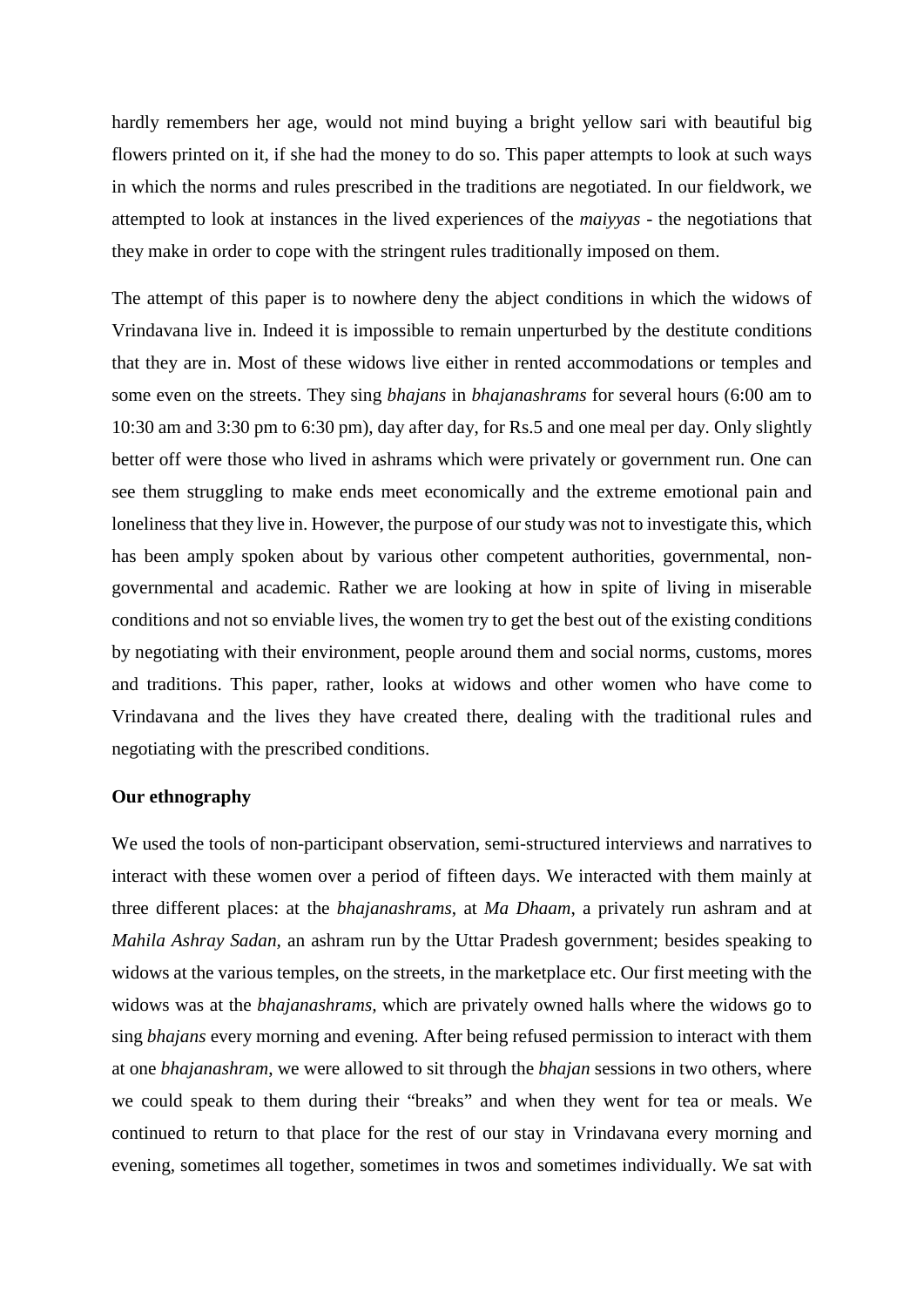them through the *bhajans*, often joining in. Within a few days each of us had formed our own special friendships and equations with them. They seemed more than eager to tell us their stories, their experiences and would even compete with each other for our attention.

After our *bhajan* sessions in morning, we went to the residential ashrams - two of us to the government ashram and three to the private ashram. Obtaining permission to speak to the widows in *Ma Dhaam* was not difficult, a single email to the director sufficed and we got permission to interact with about thirty of the women living there. However, interacting with widows at the government *ashram* meant getting signed permission from the District Provisional Officer at Mathura. So, we had to go to Mathura where we finally got permission after a long day of waiting, tactful conversations and trying to convince different government officials of our proposed project. The very next day, we started visiting the *Mahila Ashray Sadan,* where we conducted detailed interviews with about 50 women.

### **Negotiations** and *Maiyyas*

The title of our paper is "**Negotiating Traditions:** *Maiyyas* **of Vrindavana".** When we talk about negotiation, we are distinguishing it from rebellion. Rebellion, or resistance, presupposes a threat, a need to subvert an existing social system; whereas negotiation doesn't really seek to subvert, but at the same time it is not completely subservient to the existing norms of the social system. Negotiation does indeed question, but at the same time, it tries to find a common ground. In other words, it seeks to adjust. In alignment with De Certeau's work on spatial practices (1998) we are looking at everyday practices, of lived space by looking at procedures that elude discipline without being outside the field in which it is exercised.

One thing that must be noted is that the structure itself is ever-changing and is not stagnant. Nowhere are we arguing for a static structure. At the same time, we are not arguing for these negotiations as bringing about rapid changes in the structural system. Rather, we are looking at how structures are mediated by lived practices. Some of the structures maybe changing over time (as seen in terms of the introduction of government schemes and new programmes for the widows), and some may remain stable (the singing of *bhajans* in the *bhajan ashrams*). Our research attempts to locate negotiations within each of these structures - whether to barter or not barter kerosene, using the *bhajan ashram* as a place of exchange, etc.

A widow in Vrindavana is referred to as a *maiyya*. The term *maiyya* is used to mean not only the widows but also married women who were abandoned by their families. In this sense it is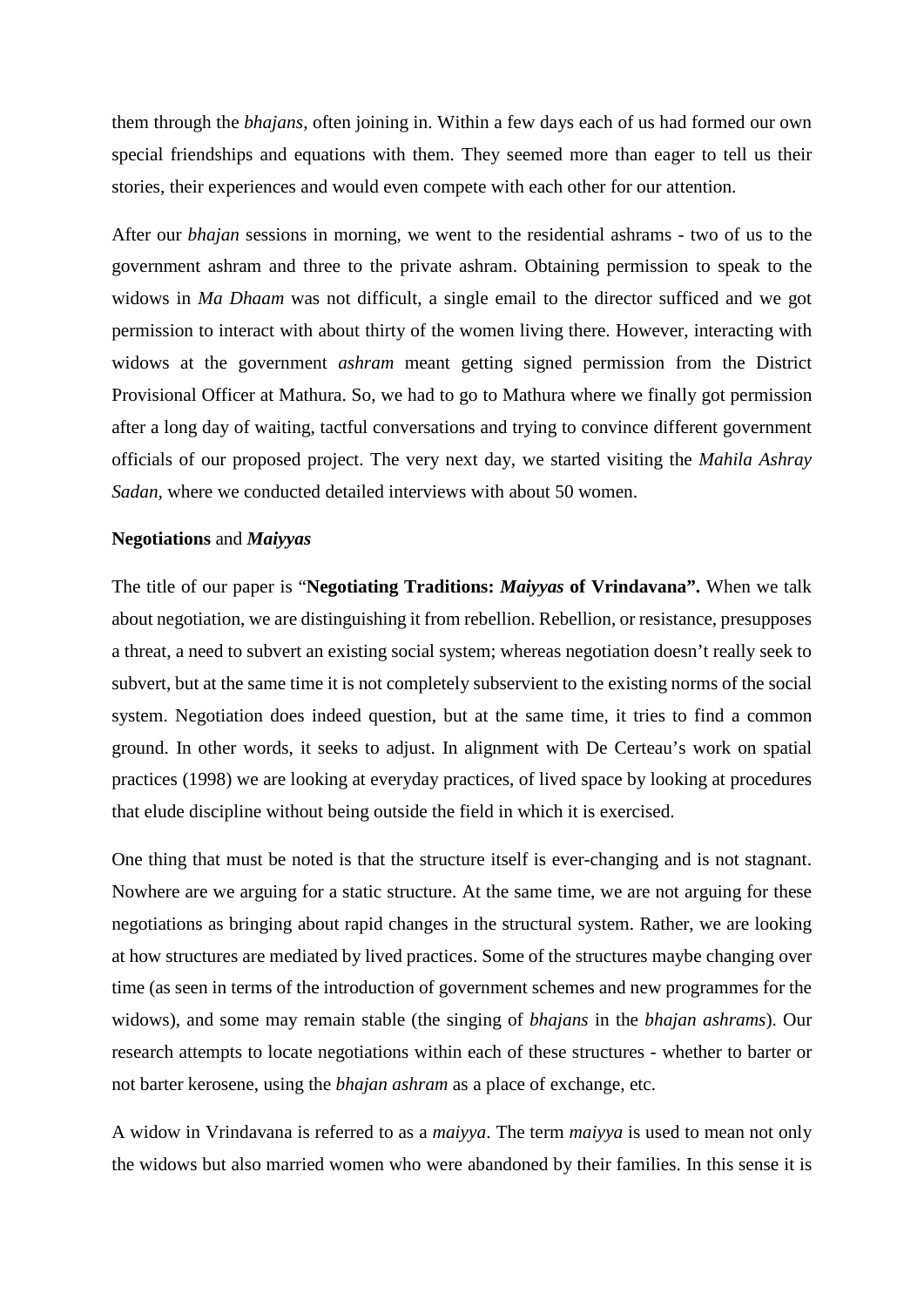a classificatory term and includes a lot many women under its purview. Everyday negotiations occur across various dimensions for these *maiyyas* - the place they stay in, the food they eat, the places they visit and the people they interact with, all become spheres where we could locate strategies of dealing with the prescribed norms. In many cases, elements of tradition and modernity could be seen co-existing together. While this co-existence may conceal fissures and struggles, at the same time these struggles feed into the whole - never challenging it completely, and trying to find a common ground; in other words, negotiating.

#### **Coming to Vrindavana - Snap with "Home"???**

While many of the women who come to Vrindavana have been abandoned and left here to die, many others claim to have come of their own volition. Most *maiyyas* come because they do not get along with their sons and daughters-in-law. Sometimes it is because they have no immediate family to live with or because their families are highly impoverished and cannot afford to take care of them. One woman, who was earlier working as a government employee told us that her son is not well-established and cannot take care of her properly. In the *ashram* she gets food and company. She will leave as soon as he gets a job, she says. Jaya *mai* describes her coming to the land of Krishna as a safe escape from her worldly worries and tension. "*Bachhe nahi hue the, unki dusri shaadi karwakar hum idhar chale aye. Phir kabhi wapas nahi gaye*" (I couldn't bear children. I made him (husband) re-marry and came here for good). These women, often neglected or ill-treated at home, come to Vrindavana in search of independence, even though it might mean battling poverty and need. Most do not wish to go back and live with their families. Durga Som is still in constant touch with her daughter and son. But upon being asked why she doesn't go and live with them, she smiles and says *"Paradheen hoke jeena zindagi thodi hai"* ("Living in a subjugated way is no life"). In Vrindavana they are able to live with a certain amount of autonomy with the limited resources that they have. Without many immediate social responsibilities, to a certain extent they are able to live lives in their own manner. It gives them freedom, a space of their own and they don't feel lonely in the *ashrams*. Many see it as living self-reliantly without "troubling their children".

An interesting thing we found out almost immediately is that these women do not completely sever contacts with their families when they come to Vrindavana. They stay in touch with them through letters and phone calls. Many own mobile phones and speak to people back home regularly. Most continue to go back "home" at least once a year, a point also noted by Malini Bhattacharya (2008). While some go back simply to visit, many go back to take care of family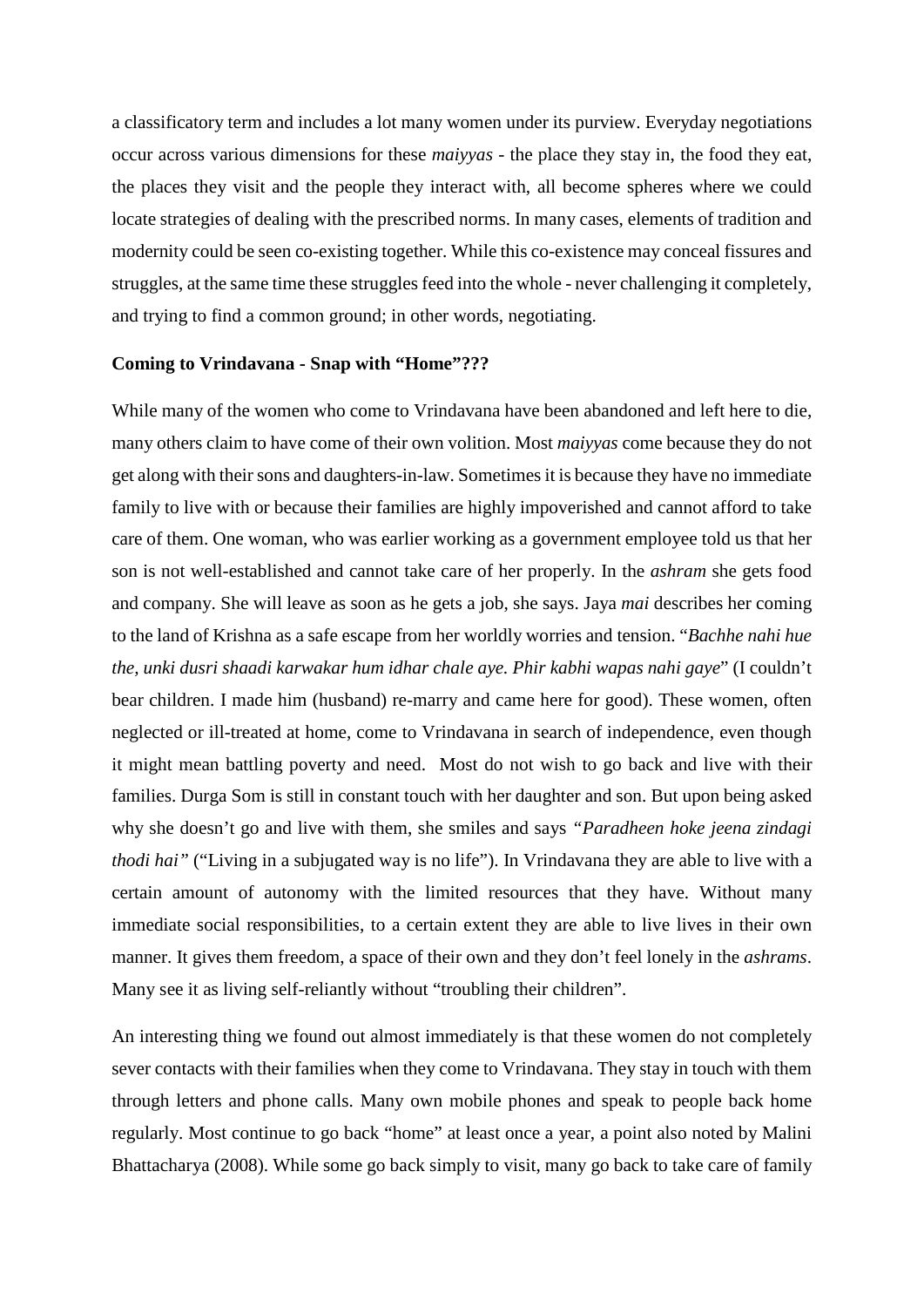businesses, sowing/harvesting season, social responsibilities, etc. Marriages, births and other celebrations are usually occasions for their return, and also, interestingly for many, are the elections. Many also continue to take their share from the agricultural produce. When asked how she makes ends meet, Vidya *Mai* told us that she continued to take money from her share of rice grown in the family land and also sell coconuts from her trees back home. Hence, the traditionally prescribed complete snap with all connections does not seem to happen. Rather, they seem to distance themselves yet not quite cut-off from the relations and social contexts back home. Chandana who had fled away from her husband and mother-in-law who were plotting to kill her, has never gone back to see her children. Yet, she kept information about how they were and what they were doing from other relatives.

For Diya after her husband's death and children's marriage, there was a certain vacuum in her life. She talked about the four stages of life in Hinduism - *Bramacharya, Grihastha, Vanyaprastha* and *Sanyasa.* She tells us that she is in the fourth and last stage - *sanyasa* or that of the ascetic. However, unlike the scriptures where the *sanyasi* abandons all his connections with material life, including friends and family, Diya visits her family every now and then. But what is striking is that she returns back to Vrindavana as well. She hints that after her husband died and her children married and settled down, she felt a little abandoned, alone. Thus, it is a combination of her volition and her circumstances that led her to leave her house and settle in Vrindavana. What Diya, like many others, is trying to do here is an attempt at negotiating with her changed circumstance. If they would have left their household never perhaps to return, that would have been complying with the scriptural doctrines. Had they not left at all, it would have amounted to a rebellion against tradition. But she chose to leave, and at the same time, she chose not to sever her ties completely. This very act itself constitutes a negotiation.

Getting a place to live in Vrindavana is not an easy task. With increasing tourism and a growing real-estate market, Vrindavana is becoming a very expensive town to live in. When they come here, it is usually through a contact, a neighbour or relative, who is already living in the town. They get introduced at the *bhajanashrams* where they subsequently keep coming, unless they find other modes of livelihood. The *bhajanashrams* are not where they live. Many live in rented accommodations (usually sharing with other *maiyyas*), temples or even streets. They wish to shift into the widow ashrams, run by the government or private individuals or organisations.

However, getting into the *ashram* itself is part of a greater negotiation. The government *ashrams* are the most sought after because of the financial aid they receive from the government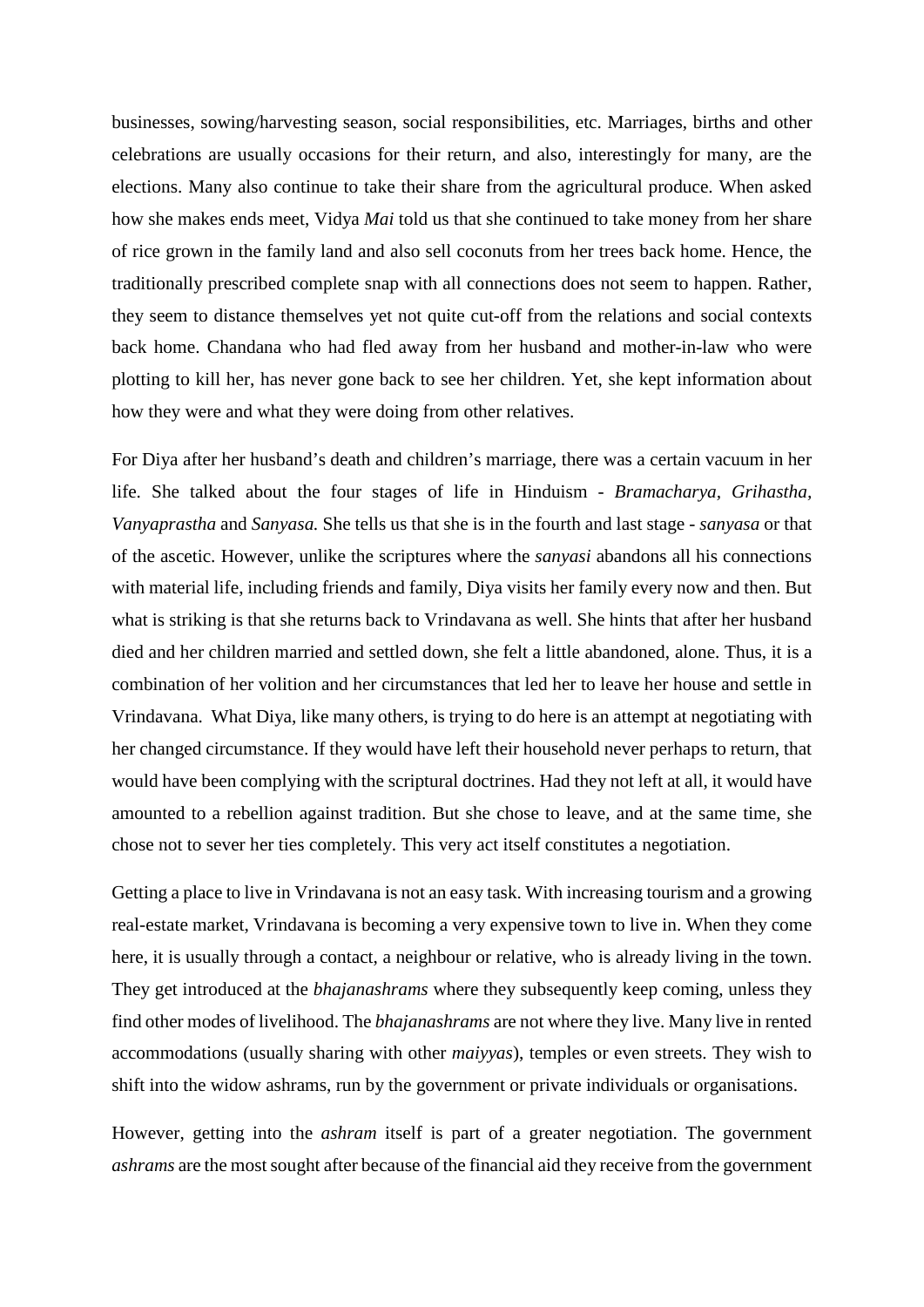schemes, NGOs, etc. But it doesn't have as many beds as the number of widows on the streets. The price of getting a bed is openly declared, and spoken about. Namrata *mai* admits she faked her age to seek entry into the ashram.

The government *ashram* has dorms, lined with beds. The space between two beds is used as a kitchen-cum-storeroom-cum-sitting parlour. Each bed has a different story, nurtures different dreams yet a collective, a fraternity in the making. One's ability to negotiate with the warden in charge, their rapport with the warden, decides their space in the dorm - which bed they get, when they get access to the bathroom etc. There are house rules, curfew timings and leave rules that one has to adhere to.

## **Authority and Ashram: A negotiated Relation**

Kali *Mai* arrives late after her holiday. She had been to Gobardhan to attend a sermon by a famous *Babaji*. The others informed her that the warden was upset with her late arrival and may chuck her out of the ashram. When asked what would she explain to the warden, she smiles as she picks up some money from her little money bag, tucks in her blouse and says, "*Warden Beti jaisi hai, mana lenge aur kya*" (The Warden is like my daughter, I will convince her). Some others gang up against the warden. Meena *mai* was furious when last time her name was not included among other women who were being taken to Delhi as part of a program arranged by an NGO. She doesn't mind staging a *morcha* against the warden if she does that again to her.

The relationship between the authority figure and the inmates is one of constant strategising and multi-dimensional. On the one hand, one cannot deny that the jargon the supervisor uses to keep the *maiyyas* within her control creates their daily life. "*Zyaada kuch kiya, toh Yamuna main kaatke phek dungi, kisi ko pata nahi chalega*" (If you do something, I will cut you into pieces and throw you into the Yamuna): a very popular phrase used in everyday language. On the other hand, Kiran *mai* waved her mobile phone at us, saying that if the warden misbehaved with her she would shoot a video and show it higher authorities.

One morning, we entered Mahila Ashray Sadan amidst hustle-bustle in Manju Mai's room. The Warden had decided to send Laxmi *mai,* who got hit in a road accident, home to Bengal. Manju *mai* and Abha *mai* were to assist her to Bengal and thus also make a round trip to their homes. The conversation took place between a group of women who surround Manju *mai* to hear about Laxmi's health and the way the authority has denied paying any money for their travel. Soon,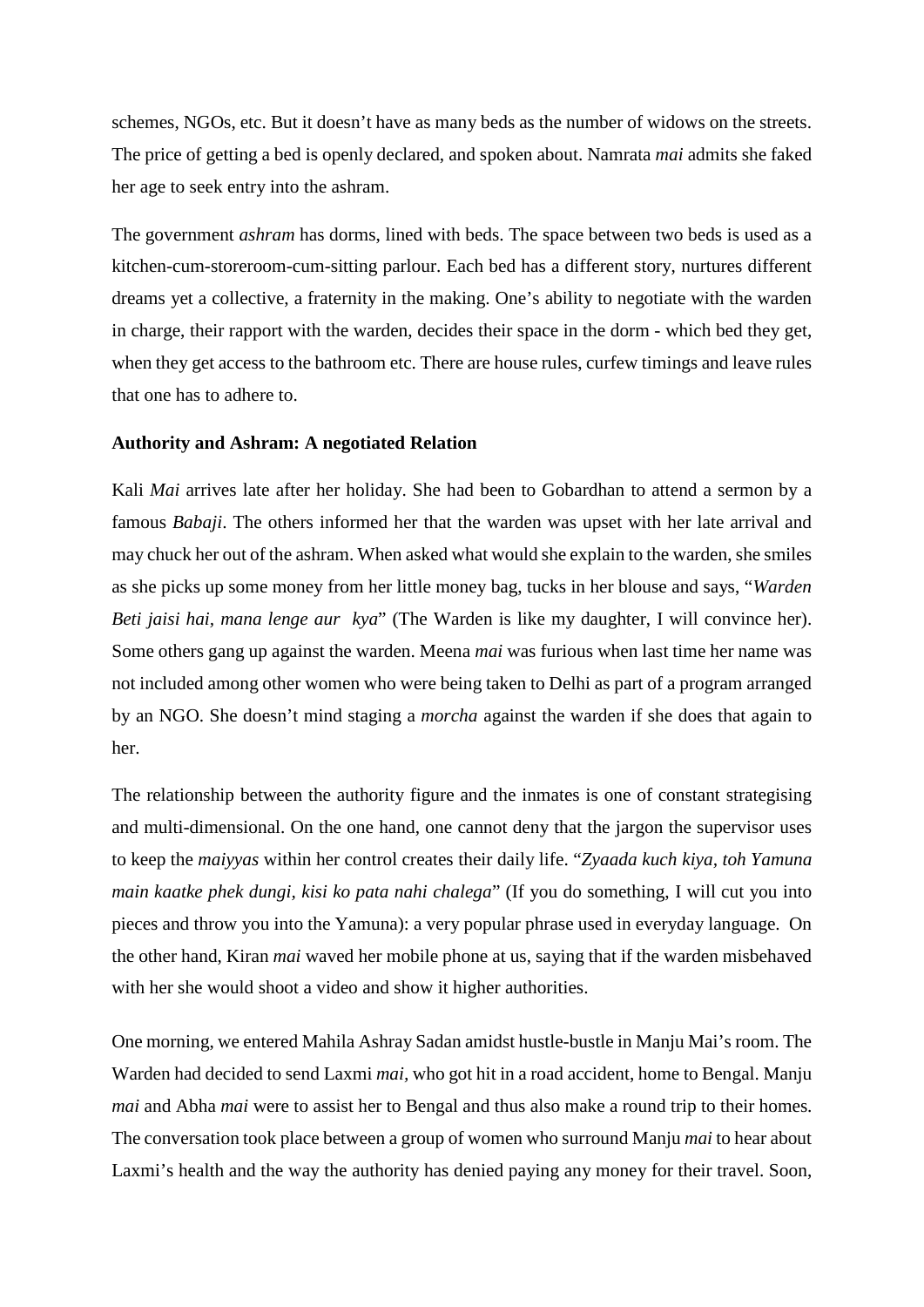it became a forum to address other issues and they all decided to go to speak to the 'madam' from the NGO who would report about it to higher authorities. Meanwhile Abha *mai* made phone calls to the taxi driver and bargained a good price for a trip from the hospital to the railway station. The women complained to us that those close to the supervisor could transgress certain rules otherwise binding, such as leaves to go home, going out to work, etc. Another way of getting around rules is to give bribes to the supervisor which many claimed to have given. Closeness with the supervisor becomes an important negotiating point in the private ashrams and *bhajanashrams* as well. Vidya boasted that since she had known *Guruma* (one who monitors the singing of *bhajans*) from her village days, she would not be scolded for extending the break by a few minutes.

#### **Domesticities and 'Othering'**

One interesting thing we noted in both the *bhajanashrams* and the residential ashrams is the familial relationships that these widows seemed to have forged. Coming from different parts of the country, but carrying similar tales, they are thrown together in a single place. Living together implies that they form family like units among themselves, helping each other in chores, in times of medical and other necessities, emotional and financial help. Nirupa Chakrabarty is 85 years old and cannot walk or do household works properly. So, the others in her dormitory try to help her out. Some give her vegetables they cook (which she eats with the rice received from the *ashram*); some help her clean her section of the dorm; while some help her to wash her clothes. She in turn acts as a motherly figure, giving them advice and emotional support when required. They find in each other a support system and strength, affection and love, much like a family. The need to establish the very human relation which they are traditionally supposed to shun as widows make them turn to each other as sisters, friends and confidantes - *"Hum saheli bhi hain, dost bhi hain aur behenein bhi hain*" (We are friends and sisters) says one *maiyya,* pointing to her friend on the adjacent bed.

However, not all widows in Vrindavana see each other as family members or as similar. The linguistic, regional and caste divisions of the larger Indian society are reflected within the *ashrams* as well. The process of "othering" actually becomes an important strategy to facilitate lives and choose friends. Strong regional or caste-wise in-groups are formed. For example, there is a noticeable difference between the Bengalis, the East Indians and the 'Hindustanis' or the North Indians, in the residential (government and private) ashrams as well as the *bhajanashrams*. The very first day we stepped into the *bhajanashram* we saw them seated on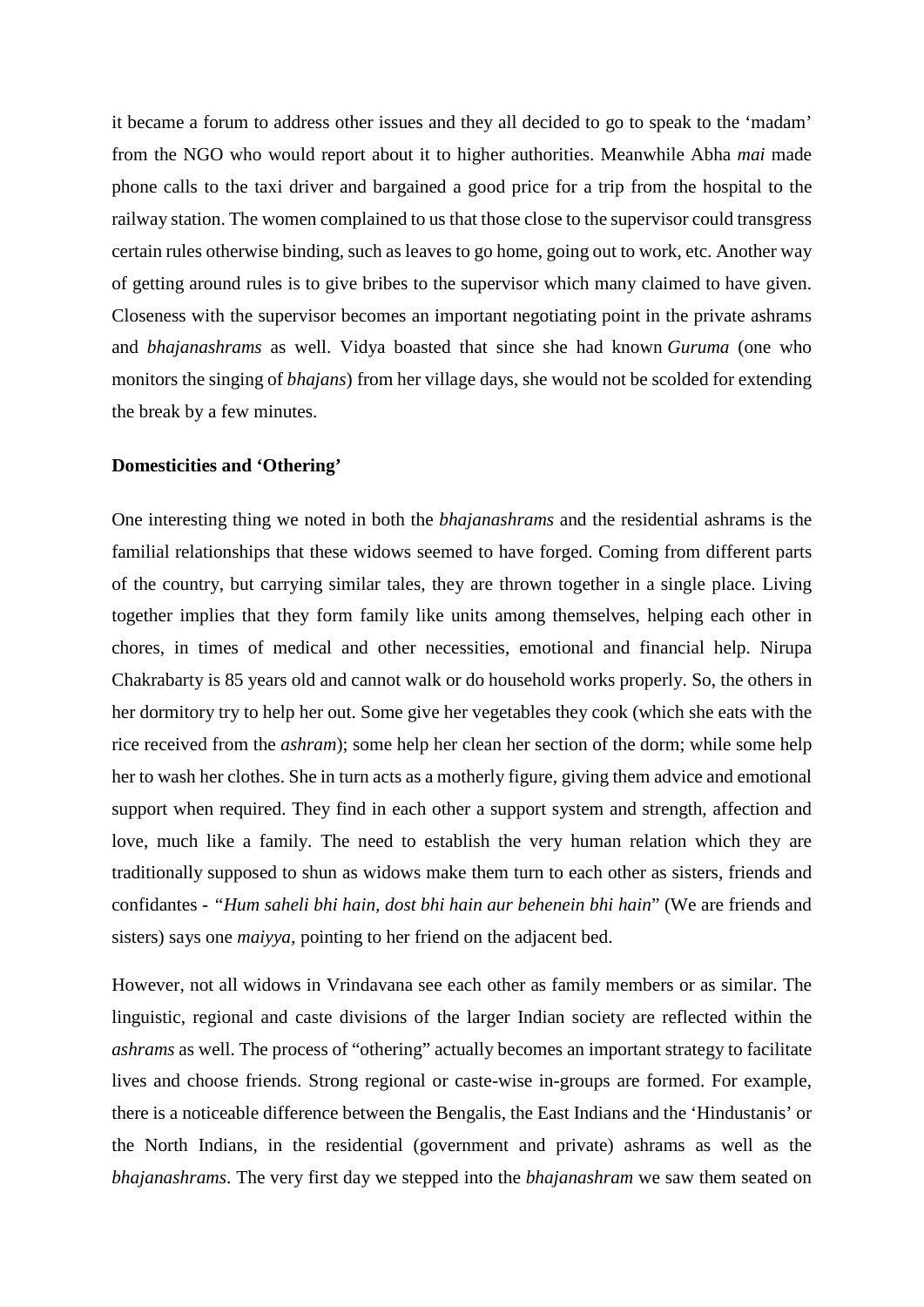two sides of the room, hardly talking to each other, and competing with each other for alms and favours of the alms givers, even our attention. As we kept visiting we saw that those were their fixed positions and crossing to the other side was unacceptable.

This clear cut spatial division often takes the form of hostility and antagonism; and as one *maiyya* told us "*jhagra nahi mano bharat Pakistan ki larai hai dono me*." ("They fight like it's the India-Pakistan war"). This was openly visible one of the days during our visit to the *bhajanashram,* when a family had come to donate money to these *maiyyas*. They distributed ten rupee notes to one group and twenty to the other which created a furore and war of words between the women. The Hindustanis complained that *Guruma* favours the other group because she herself is a Bengali. Cultural differences are highlighted and life styles questioned. The north Indian women often expressed ridicule for the lifestyle of the Bengalis, with many expressing an antipathy for their food habits. "*Ye log to mach machi khane wale hai, koi dharam nahi hota inka*" (These are non-vegetarian people, they have no religion"). Furthermore, even within the regional fractions one can see divisions based on caste with those of the same caste associating more with each other. Interestingly, many Brahmin women do not eat the food given at the ashram but take the tea. Thus, their identity as a *maiyya* is subordinate to their other identities. Other social stigmas are also seen. In the private ashram we saw a mentally challenged woman being made to live in a room outside the main ashram precincts. Even those who were sympathetic were hesitant to openly express this or help her out in fear of social ridicule.

While the widows have created new families in the ashrams, staying "at home, with their own families" is a definite status symbol and gives leeway from many rules binding to the other not-so-fortunate ones. We met some such women, either married or widowed, in the *bhajanashrams* who lived "at home" and came for the *kirtan* only to earn money or as they claimed "to pass time". Maya Banerjee's story illustrates this. On a cloudy cool morning, unlike the other days in the hot month of June in Vrindavana, she confidently seeks permission from *Guruma* to use the toilet and wanders in the cool breeze for a good half an hour before she joins back. She knows the *Guruma* would not dare say anything to her. She is not poor, doesn't have to beg. She visits the ashram just to spend time. She claims the TV and the radio at home don't amuse her anymore. While the rest of the widows stand in queue, Bala *mai* hurriedly gets tea for Maya *mai* every single morning. She is a Brahmin, has had a cherished marriage and lived her life as she claims. Her negotiations with everyday do not in any way illustrate any kind of technique to survive or struggle, but her constant attempt to establish her identity, her space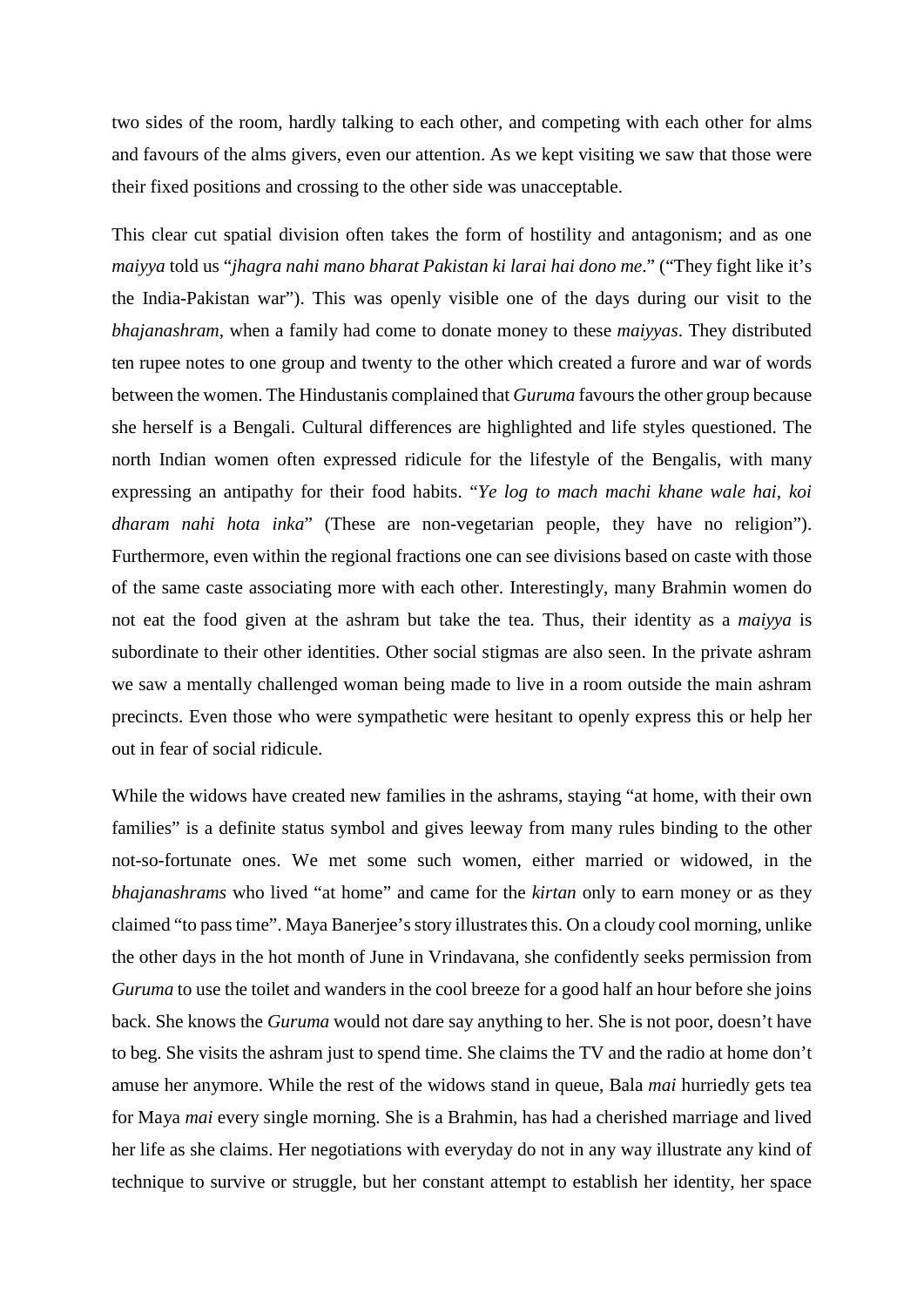amongst the others. Her stories would delight other women, as they would gather around for tea. She doesn't take snacks, hardly utters *bhajans* and quietly observes the rest. While *Guruma* would scold anybody in the group trying their luck with a little nap, she would not dare to say anything to Maya *mai.* 

#### **Food: Norms, Strategies and Practices**

Food practices are an important field of negotiations in their daily lives. Although many *maiyyas* are East Indians, they prefer *chappati* to rice and do not eat non-vegetarian food openly. Vrindavana being a religious place with a significant Hindu population, nonvegetarianism is seen to be polluting. One Oriya woman had remarked that one cannot eat fish, if one wants to fit in. Thus, by giving up a certain kind of food, she bargains for a place amongst the North Indian women and within the normative structure. The ones who don't have the capacity to afford LPG cylinders blame the others for using gas to cook *prasad* as gas is made up of human faecal matter and kerosene is not. A *maiyya* mentions to us that even garlic and onion are not used in preparing the *ashram* food. However, they could eat these items in their own rooms. Thus, the scope of an alternate always exists. Manju *mai* eats fish when she comes to Delhi to visit her brother. Lata confessed that she had gone to her relative's house in Vrindavana and cooked and eaten fish. She proudly said that her recipe had been praised by everyone around.

Even in their relations and interactions with *ashram* authorities, food was the most important issue in dealing with their poverty-stricken conditions. The scramble for food is very much present and out there for anyone to see. In the private *ashram* the lunch bell is awaited with utter eagerness and even sick and ailing *maiyyas* rush to the dining area at exactly 12 p.m. The *maiyyas* receive only a fixed amount of food – two *rotis* and a little portion of rice and *daal*. Most complained that the ones who distribute food keep a larger portion for themselves and save *rotis* for the night without giving the others. If one is late by even ten minutes, food finishes and they have to stay hungry till evening. It is worth mentioning one incident in this context. We were sitting in one of the *maiyya's* room when she was having her lunch. She looked at us and said, "I am eating such less rice and *daal* whereas my roommate is saving those seven-eight *rotis* for the night." There was a pile of *rotis* on the other bed while many *maiyyas* outside were complaining that there was no food. On our second visit to the *ashram* one woman told us, "*aaj kheer mila hai, shayad tumlog aye ho na isliye*. *Aise to kabhi nhi dete*" (We got dessert today but they generally don't give us).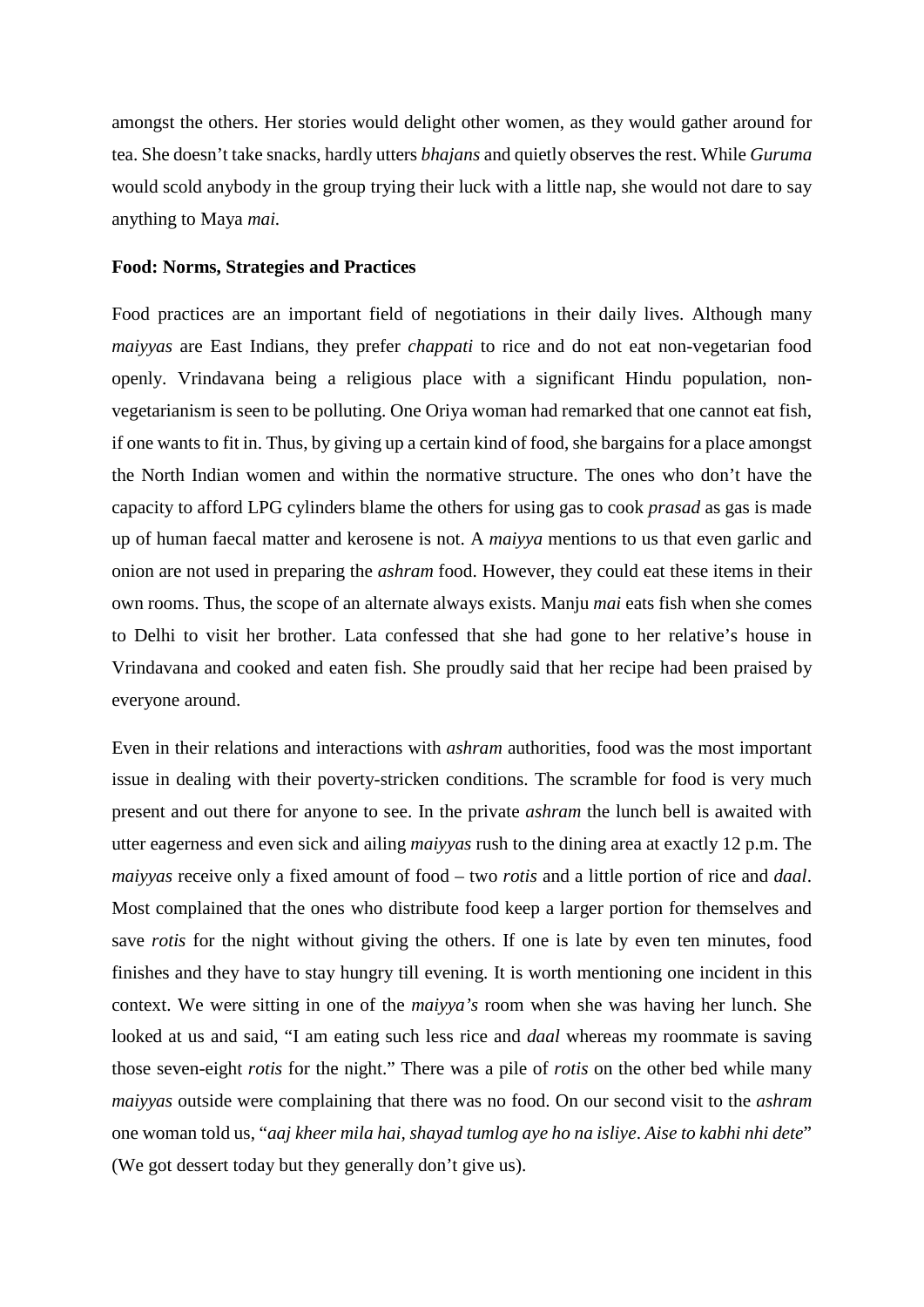The *maiyyas* in the private ashram do not get breakfast after a financial scheme was introduced by the government and an NGO. However, most of the women are not recipients of the money as they are either new to the *ashram* or have certain bank issues to address. Many of them said that this was the biggest problem that they faced as they wake up quite early in the morning and staying without food till lunch time becomes difficult. As a result, after taking a bath, they sleep in the morning hours to control their hunger!

The widows residing in the government-run *ashrams* are slightly better off. Monetary and other benefits they receive allow them to employ slightly different strategies to deal with the cultural norms as well as the *ashram* rules. Their better financial position allows them to cook their own food instead of eating the food that is provided by the *ashram*. *"Sarkar toh khane ke liye hi de rahi hai paise, toh main apne mann ka kyun na khaun?"* ("The government is giving money to eat, then why shouldn't I eat what I feel like?") Most of them also get goods of their choice (mainly food items and groceries - vegetables, fruits, rice; sometimes Horlicks, Glucose, snacks etc.) from the nearby market.

#### **Income, Benefits and Livelihood**

With some money in hand they are able to afford some other small things for their need or even pleasure: some buy books (mostly religious), mobile phones, gifts for friends and family. Some women even support their families with the money they get. Alka supported her two sons (ten and eleven) who lived in orphanages and sent gifts to a daughter who was married with the money she got in the *ashram*. She acknowledges that she lives in the *ashram* to be able to support her sons, even though she has her family back home. Karuna Haldar sends money to her son who is highly impoverished and keeps unwell. Others who do not have families to support spend their money in buying knick-knacks, going to *teerthas* (pilgrimage), or saving up. A major spending is on healthcare as most do not go to the doctor that visits the ashrams and claim his medicines are "useless". Durga Som claims that she is saving up some money so that her last rites can be taken care of.

Interestingly, the money given in the ashrams is sometimes what draws them to Vrindavana in the first place. Tradition requires only the widow to come to Vrindavana and submit herself to Lord Krishna but there are many women with their husbands still alive who regularly attend the *bhajanashrams*, the primary reason being economic, Malini does not hesitate to admit that the first thing she had thought about after reaching Vrindavana was a source of income for her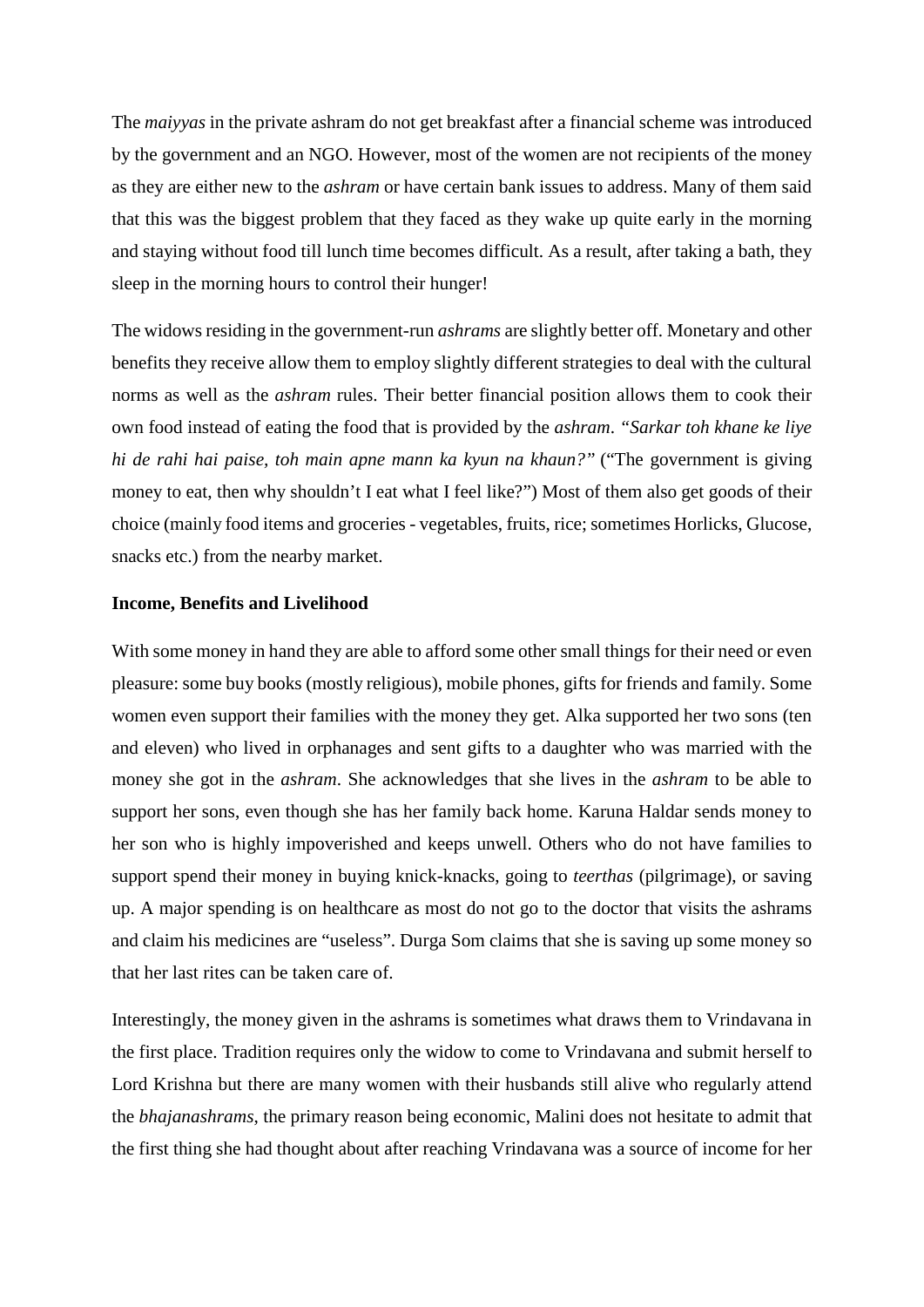to survive. She visits her husband and children back home regularly, used to send money to home until she got affected by a skin disease a few years back and could work no more.

The benefits received are often used as further strategies. For example, they get 3 litres of kerosene oil from the government as a part of their monthly ration. They claim it does not suffice for the whole month. Thus, many of the women sell the kerosene oil to others and instead buy LPG cylinders. Similarly they barter many other goods, to make their lives slightly easier. It is therefore no surprise that the *maiyyas* negotiate with their daily lives at every step possible. Radha suffers from chronic arthritis and cannot afford to bear the cold. She goes to take a bath at 2 p.m. regularly because there is a power cut during that time and the fans are switched off in her room after she comes out from the bathroom. Otherwise her pain increases with the cold. Since she shares a room with three other women, she does not expect them to switch off the fan at other times. Therefore Radha takes advantage of the power cut and takes a late bath which means that the *ashram* warden often scolds her. But as she herself described it, "*kuch pane ke liye kuch khona to parta hi hai*" (To get something you have to lose something).

Water is another big bone of contention amongst the *maiyyas* living in the *ashrams.* Many complained that they have to get up very early in the morning to take a bath as water gets over quickly. However, there are strategies that they use to combat this problem. Many store water for friends in their buckets and save a place in the washroom. They have mutual understandings*:* if on Monday one gets up early, and then on Tuesday, someone else gets up. However, saving water often invites ridicule from the other women who argue that it is unfair.

Traditionally, the widows were not supposed to work, begging and income from *bhajans* being the only source of sustaining themselves. However, with government schemes, awareness generation, etc, the widows have now started taking to other occupations as well. Many of them work in *goshalas* (cow sheds), making ayurvedic medicines, garlands and clothes for the idols, bangles and chains of beads which are sold to tourists. To discourage them from begging and working as domestic helps, the *ashrams* have skill development classes to teach them to sew. Many widows attend these classes with interest. Their interest in working and earning demonstrates not only a traversing of prescribed path of 'good behaviour' but also a desire to live life in a better manner, instead of accepting their condition as fate.

#### **The** *Bhajanashrams***: Kirtans and More**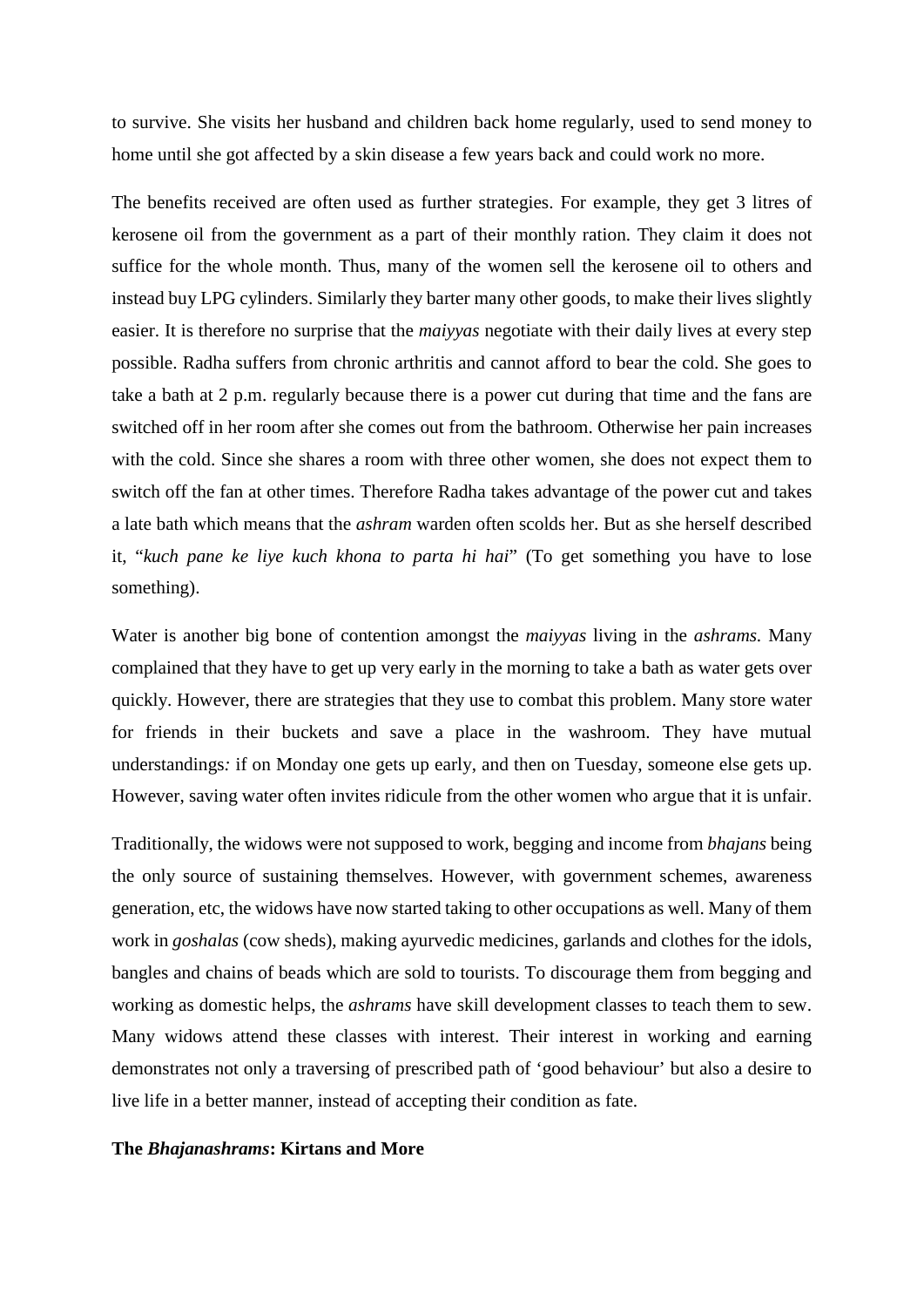As said earlier, the women first get introduced at the *bhajanashrams* which is where those not in the residential ashrams interact with each other. The *kirtan ghar* in these *bhajanashrams* is a lively space with the *maiyyas* singing kirtan, dancing, playing musical instruments, talking, etc. What is interesting is that, while singing *bhajans* is the source of income for these women, it seems to be only that in a large part. It is more of a livelihood strategy than a religious activity. One would be surprised to see that most *maiyyas* sitting there are actually not singing but only clapping their hands or pretending to be attentive. Especially those sitting in the back rows seem to carry on conversations, sharing gossip and stories, while the *bhajan* goes on, joining in only when they earn a stern look from *Guruma* (the supervisor). One woman even fell asleep in the middle of a session once. The disconnection with the *bhajan* pattern is further emphasised in the way they rush outside during breaks, stopping not even for the ongoing song to finish. The biggest incentive to stay for the *bhajans* is food, as the *ashram* provides them with lunch. Many of the women also bring tiffin boxes to pack their food.

Amidst the continuous chants of "*Hare Krishna Hare Rama*", the *bhajanashram* becomes a space where everyday negotiations take place. Here one can witness buying and selling of goods that have been obtained as alms or food items given by the ashram. Hira Soren, for instance, would collect the *chhola* (chickpeas) distributed in the *bhajanashram* and would sell them in the market as she gets bored eating the bland food every day. When asked the reason behind this, she, in a hushed tone, answered that she craves for egg. Hence, with the money collected by selling the chickpeas, she would buy eggs. Of course she admits that the money was not enough, and she hardly eats eggs. Many such manoeuvring tactics are being employed to make their lives more liveable. We could see one lady trying to sell a sari that she had been given by some patrons. There was bargaining and bidding over the price, arguments and discussions about the quality and design of the sari. The *bhajanashram* was turned into a temporary market place, while the *bhajans* continued in the back drop.

Before going to the kirtans, we had expected to see a completely religious and spiritual atmosphere. But what we witnessed instead was the way this structure of sacrality is twisted and turned, that behind the veneer of sacredness lays topography of materiality. The *kirtan ghar,* thus provides a space in which the women come out of their regular lives and interact with others. The *bhajanashrams* also become the place where they develop friendships and sisterhoods, helping each other out emotionally and even financially. Borrowing and lending of small sums of money is a frequent occurrence. One can see a few women pooling in to help one of them in times of need, or someone reminding another (often not so subtly) about the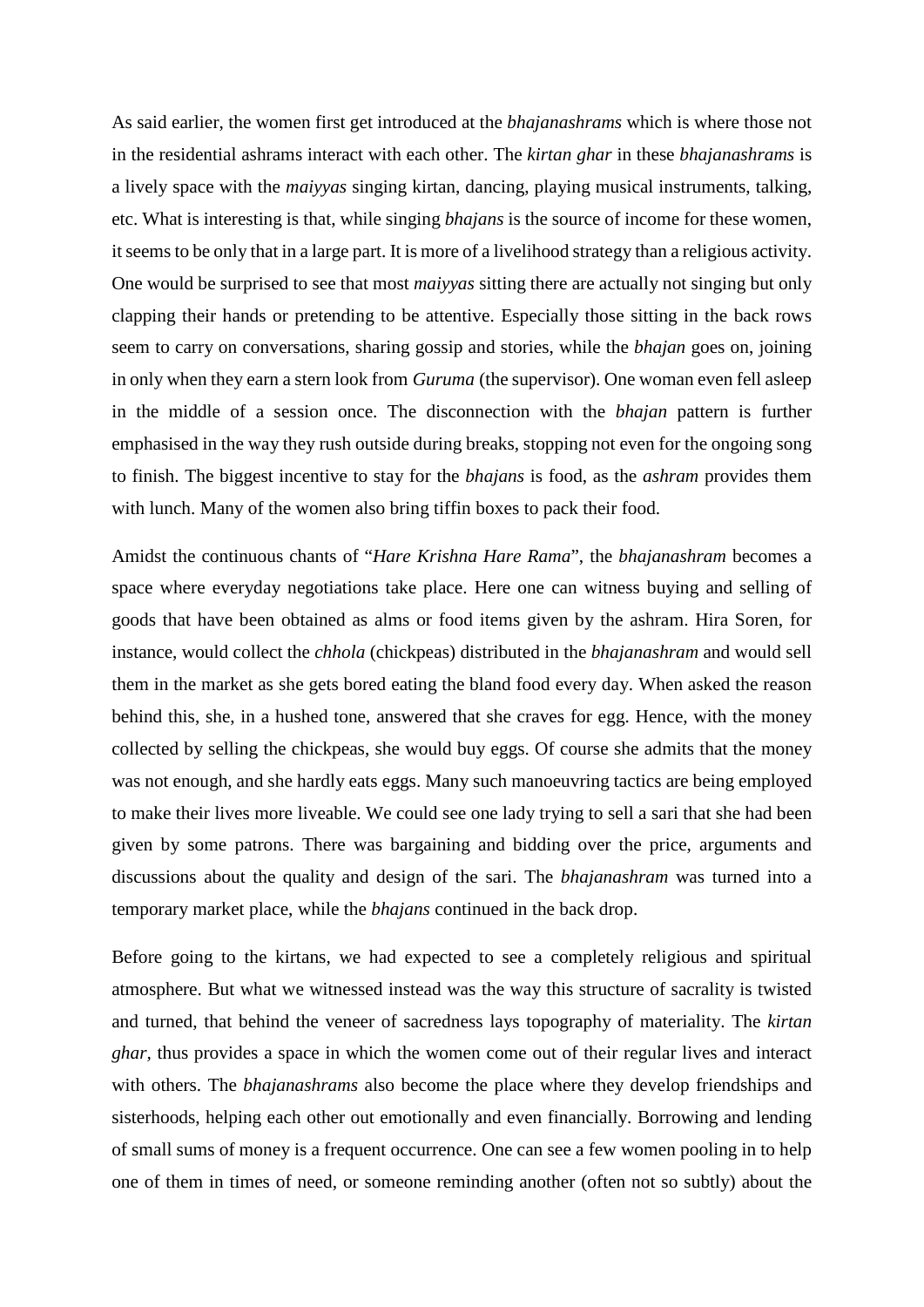money she owes her. Hence, while the *bhajanashram* doesn't fully unite the differences of the many women with their varying stories but sure does locate them in full colour and capacity.

## **Voting, Education and Mobile phones: Strategies for Living**

The *bhajanashram* stands as a workable recourse niche to help the women to keep up with changing times. Apart from bargaining *chanas*, *jalebis*, sarees, it also becomes a space of opportunities, such as building contacts, expressing one's identity, a place of both unity as well as othering. These women are extremely marginalized and do not have any access to the universal public sphere where they could voice their opinions and be heard. However, they create an alternative public sphere, what Nancy Fraser calls "subaltern counter public". It allows them to "invent and circulate counter discourses to formulate oppositional interpretations of their identities, interests, and needs" (Fraser: 1990, 67). Thus, the *bhajanashram* also becomes an arena of expression and interaction.

For instance, during our participation at various *kirtans*, we found the women not only politically aware and interested, but active. Many of the Bengali women living in personal accommodations, continue to go back to cast their votes during elections. They say they do so, so that they can continue to avail some benefits provided by the state governments. We heard discussions about the upcoming municipal elections in West Bengal and which candidate would be a suitable person who would listen to their needs. Interspersed with these were also talks about various pension schemes, the hard life of a widow and the need to be selfindependent.

Education also becomes an important bargaining point. Those women who are educated see themselves slightly above the others and boast of a better knowledge of the workings of the world. Often it is those who are educated who become the key mediators in the exchanges and barters that take place within the *ashram*. They often become advice-givers and guides. Being well-educated and having worked in a factory for many years, Durga Som had such a position in the government *ashram*. She proudly said that she was consulted by the others and was happy to be called to help by the sewing teacher at the *ashram*. Nandita Rai had been a school teacher and took to disciplining the others in her dormitory. She scolded another woman for wearing dirty clothes and gave her two soap bars to go wash them immediately. She boasted that she did not gossip or argue like the other women, rather passed her time by reading books. Even the uneducated seem to value literacy. This is evident in how enthusiastically they enrol in the *ashram* classes to learn to read and write and can be seen practicing their lessons in their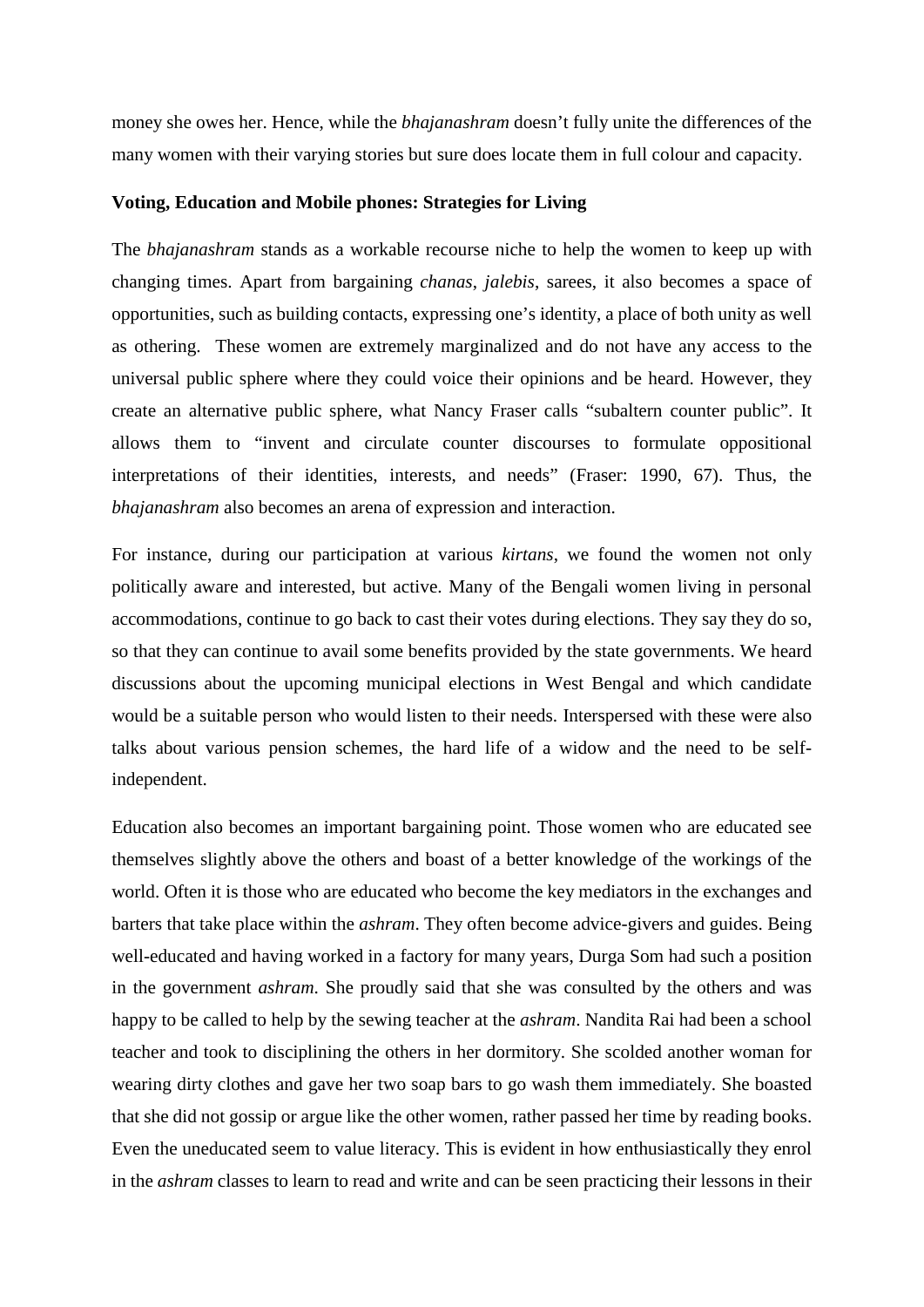free time. They get occupied with their tailoring classes every forenoon. They also learn Hindi, Maths and Bengali. Meena *mai* expresses her desire to learn numbers so that she could operate her phone - the one she plans to buy in a few months.

For those who can afford it, mobile phones have become an important part of the lives of these widows, especially those who are in the government *ashram*. This is their means to remain in touch with their families "back home", this is where they took down our numbers as we bid them goodbye. Some jokingly threaten the other of making a video of the other's act and show it to the rest. They are definitely not unaware of the *Gita* that comes in the mp3 format, nor do they hesitate to show you pictures of their family members in the photo gallery. Thus, through technology they have managed to find a middle path between tradition and modernity. Mobile phones to keep in touch with families, recorded religious sermons, all hint at the gap through which negotiations run strongly standing for the agency etching its space in the assumed structure.

#### **Morality, religion and negotiating traditions**

Morality becomes an important sphere where daily lives are negotiated. Apart from a functional hierarchy that exists between the Brahmin and non- Brahmin women, the Bengalis and Hindustanis, there is also a difference between women who beg and the ones who don't indulge in the 'menial activity'. There is also a noticeable gap between women who are friendly with men (usually *babas*) and others who refrain. Kamla *mai* drops subtle hints about young Namrata *mai* of not coming back to the *ashram* on time, staying out late and at times not coming back to the *ashram* when she has nowhere to go; while Namrata *mai* is busy on phone for about four to five times as we spoke. There is considerable angst about drinking, as many claim to have lost their near and dear ones to alcohol - however, never got a chance to meet anybody who condemns smoking or other forms of tobacco consumption. Prema *mai* shared her tobacco budgeting for the month. She spends around hundred and twenty rupees per month for the *beedis* and snuff powder, and doesn't mind crossing her budget when she has a fight back home despite the price of '*Musa ka gul'* and '*paanch photu wala'* going up.

Deviations from norms and traditions are not unknown. According to Hindu custom, a widow is not supposed to wear any ornaments or colourful clothes. She is expected to give up the life of a *suhagan* (married woman) and thus discard the signs of marriage like bangles, vermilion (*sindoor*), etc. Thus, most *maiyyas* who are widows did not wear any kind of ornament. However, one Kalpana Devi was wearing ear rings and red bangles even after being widowed.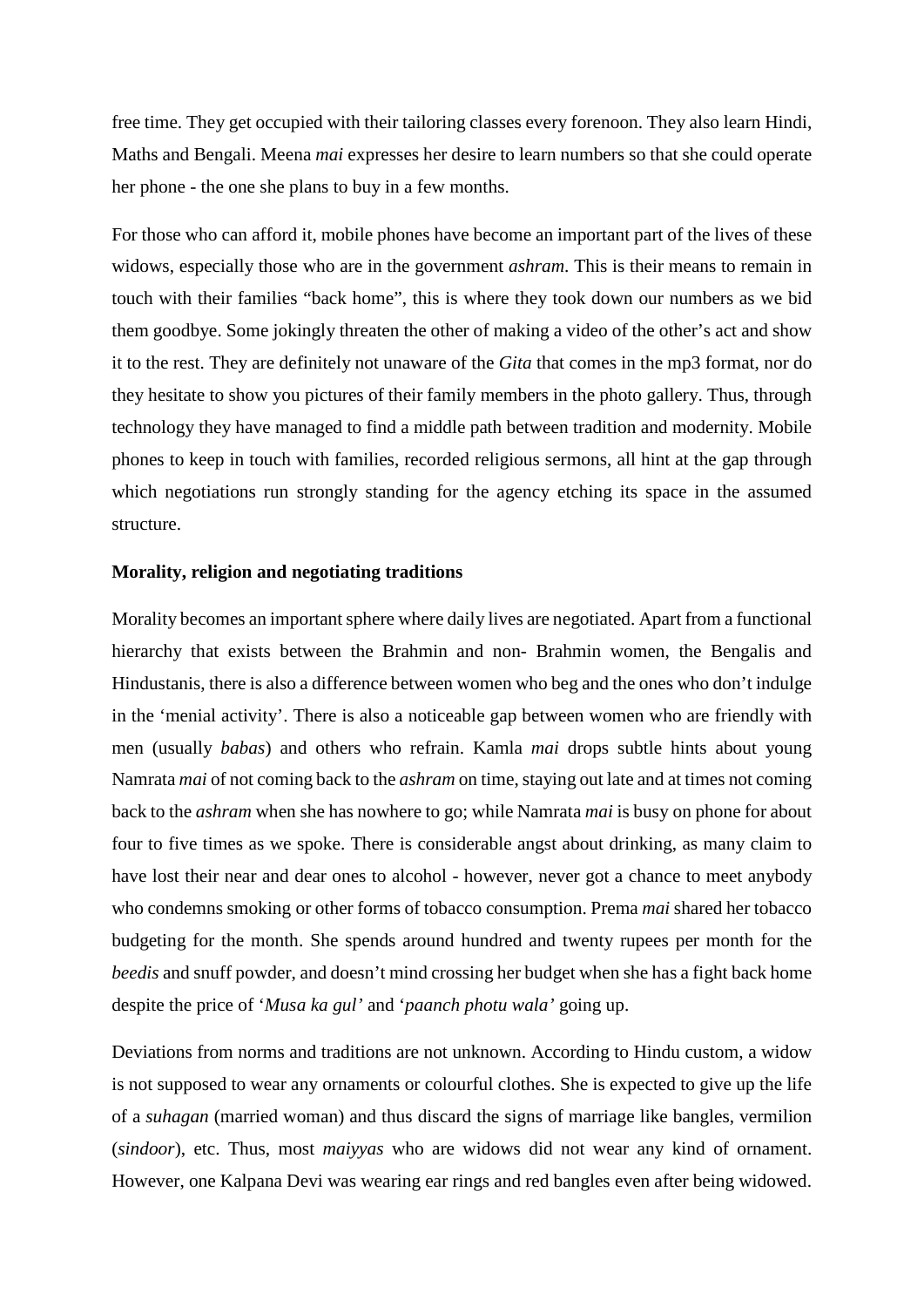Some others did not like this fact and made some derogatory comments like '*inka shauk abhi pura nhi hua hai* (Her greed still exists)." But desires do not cease to exist because one's husband dies, do they? An almost 70 year old widow trying out my ring, and that too when *kirtan* was going on, a devotional act, seems to suggest otherwise. As said earlier, colours do not completely leave their lives, and most women would like to abandon their customary white. However, circumstances lead them to make the custom itself a negotiation. Malini says she is a *suhagan* (a married woman whose husband is alive) and yet had to wear a dirty white saree like the other widows as that helped her in getting alms from pilgrims. Some young women also wear the white sarees when they go out to beg or pray. This is to get easily identified and also avoid sexual harassment on the street, especially near the *ghat*. Dressed in a red and yellow saree, Alka said that she wore the white sarees she had received only when she had to go outside to temples, etc. Some others, however, do not hesitate to look good. Abha *mai* buys the seven rupee *kaato-gholo* hair dye every month, whereas some wear customized tulsi bead earrings. Some claim they look younger than their age and fear harassment near the *ghat* and lonely roads. Amrita *mai* buys cold creams and lifebuoy in memory of her darling husband who used to work all day in the fields and would not let her out in the sun.

A very interesting sense of negotiation is the relationship with Lord Krishna. Serving Lord Krishna is a costly affair; it involves lot of ghee, fruits and flowers. However, piety has its benefits. Sajni Mai claims that her children are afraid of her because of her piety. She doesn't go home often, as she is often busy with *pujas* in and around Vrindavana. She says she would perform a puja at her village soon, for which she has been collecting money. Religion for her becomes a blessed strategy to earn her space, identity and autonomy. Manju mai in full competence scolds the neatly decorated idols in front of her, as she cooks Prasad for the 'no good lord Krishna'. When asked why would she blame and yet engage in such a task at the same time, she replies that, "Even the Government provides food for the prisoners, I am the *sarkar* - the idol is my prisoner". Feeling more powerful this way, and staging herself on par with her Lord, Manju *mai* entertains the rest with her witty talks, excuses and ideas about living life as a widow. The everyday starts with little negotiations of this sort, which helps her negotiate around the norm despite her hidden unwillingness to keep together a constructed widowhood.

## **Conclusion**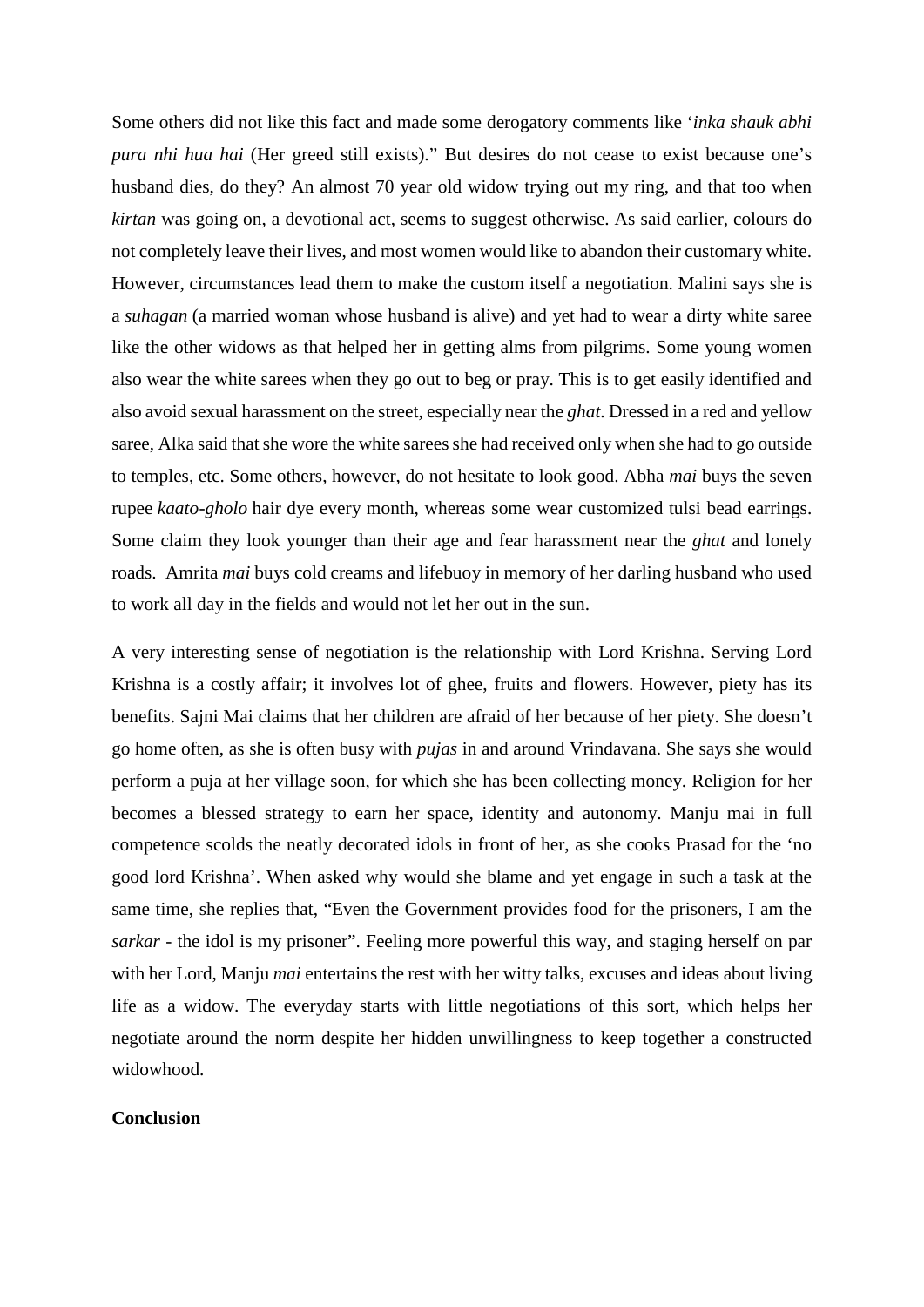As young researchers we had gone to Vrindavana with a simple question: how do the widows in Vrindavana strategise their everyday lives? What we found was an extremely multi-layered and multi-coloured picture. A suggestive departure from tradition with no near religious explanation made way for a compelling introspection into the everyday lives of women in Vrindavana. The grammar and force with which the everyday life of a widow is constructed is often denied fresh look and the structure compels to reinforce the status quo despite the agency to experiment with the changing times. However, with the help of loopholes, the agency (few women with whom we interacted) tries to manage to drape the stereotypical notion on the very lively self to keep the everyday going at a level called the affordable convenience. Yes, we did find many women crying about their past and present lives, but not until when one of us hugged one 73-year old - she pushed her back exclaiming, *"Tu aadmi hota toh zyaada maza aaata"(If you were a man, it would have been more fun).*

Fifteen days in Vrindavana, we made friends for life. Each woman was an inspirational tale, each life-story capable of becoming a full-fledged study in itself. What makes the religious understanding of life in Vrindavana critical is the realization that what seems to be modern is actually very much religious and what looks like religious has interesting underlying strategies which are very much modern. The key role played by agency then becomes crucial. One can see that the everyday life of the Vrindavana widows is not entirely as per the black and white writing in the traditional texts. Oppressive norms leading to poverty and destitution exist, but these very norms force the widows to navigate ways to deal with them. There are attempts to traverse them, without upsetting the status quo. Stuck between a highly internalised value system and an inherent human desire to live, the widows develop strategies and tactics to lead their lives. The *maiyyas* are not just victims but participating agents in moulding the societal structure. Strategising and negotiating is evident in the everyday parlance, especially the way they defend their claim to fit into the structure and the idea of their imagined life in Vrindavana. This is best exemplified in the case of one unmarried woman who in order to get a pension card registered her husband's name as Shyam Sundar (another name of Lord Krishna) with no guilt as she is anyway here in Vrindavana to be counted as Lord Krishna's *gopini*.

#### **References:**

1. Bhattacharya, M. 2008. *In Radha's Name: Widows and Other Women in Brindaban*. New Delhi: Tulika Books.